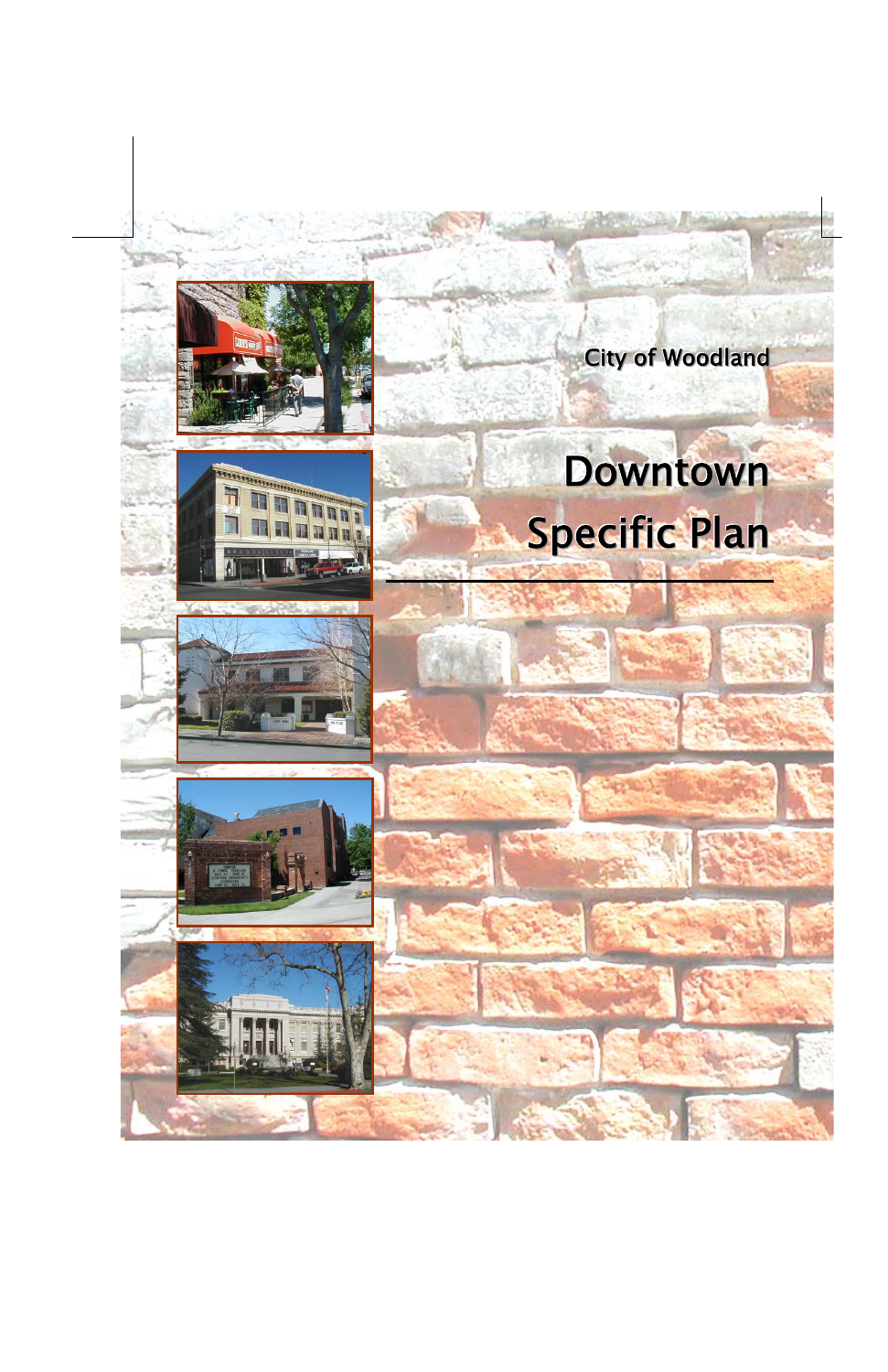**City of Woodland**

# **Downtown Specific Plan**

*submitted by*

**URS**

*in association with*

**Mintier & Associates Stanley R. Hoffman Associates Fehr & Peers Associates**

> *Adopted* **March 18, 2003**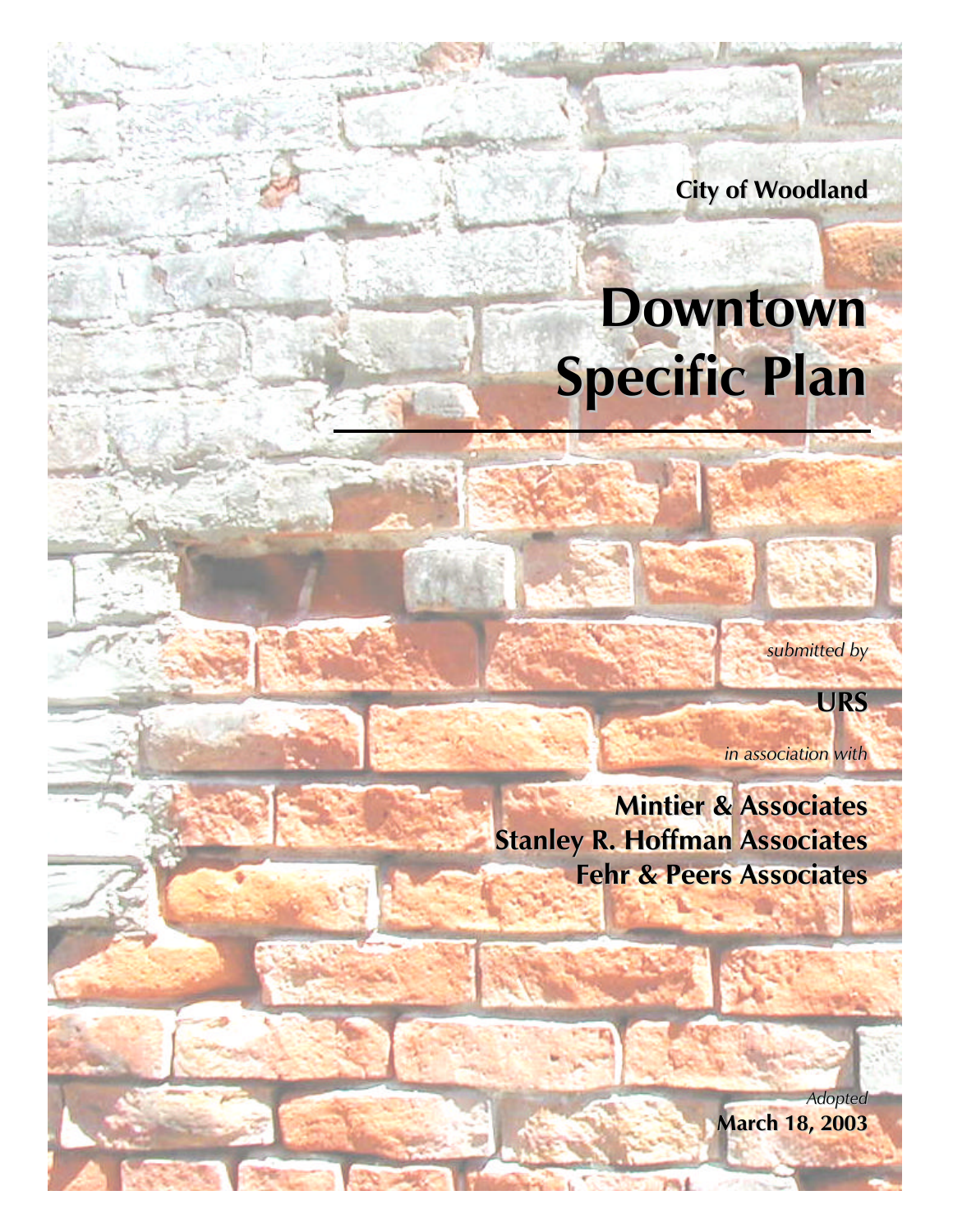The Woodland Downtown Specific Plan was only possible with the support and input provided by the community.

#### **City Council**

David Flory, Mayor Matt Rexroad Neal Peart, Councilmember Jeff Monroe, Councilmember Martie Dote, Councilmember

#### **Planning Commission**

Steve A. Barzo, Chairperson Kevin Bryan Darlene Crites Patricia Murray Dennis O'Bryant, Vice Chairperson David Sanders Kevin Spesert

#### **Redevelopment Citizens Advisory Committee**

Dan Shapiro, Chairperson Paula Agostini, Vice Chairperson Selina Genger Myriam Gonzalez Robert Rynbrand Andrea Zeller

#### **Historical Preservation Commission**

**Acknowlledgements**

Joy Cohan, Chairperson William Butler John Hancock John McMahan Jack Potter

#### **Public**

During the preparation of this specific plan, a number of residents, business owners, and interested persons joined in to provide insight into the opportunities, challenges, and solutions they felt should be included in the plan. This input played a significant role in formulating a plan that met the needs of the community in a way that could be supported and implemented.



The City and its consulting team would like to provide a special thanks to the individuals and groups who participated in the development of this plan.

March 18, 2003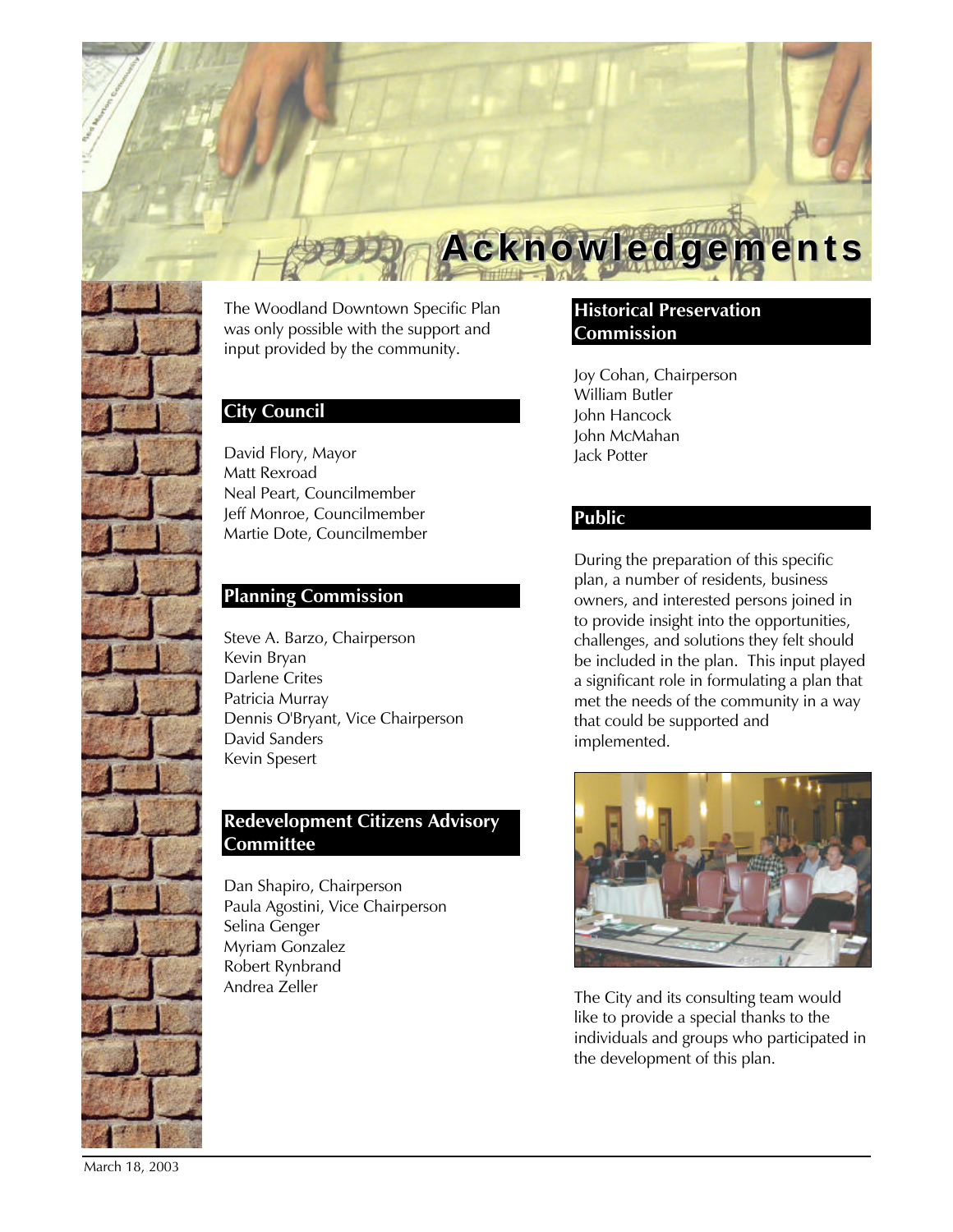



#### **City Staff**

The following staff members made significant contributions to the success of this planning effort.

Richard Kirkwood, City Manager Phillip Marler, Assistant City Manager

#### **Community Development Department**

Tricia Stevens, Director Michael Graham, CBO Paul Hanson, AICP Ron Pinegar, AICP

**Redevelopment** Wendy Ross, Manager

#### **Public Works**

Gary Wagener, PE, Director Dick Donnelly, City Engineer Larry Hatch Elizabeth Houck Alan Mitchell (Consulting Engineer) Bruce Pollard Jon Tice

#### **Parks, Recreation, and Community Services**

Dan Gentry, Director Henry Agonia, Past Director

#### **Police Department**

Carey Sullivan, Chief Del Hanson, Past Chief (retired) Charlie Wilts

**Finance** Margaret Vicars, Director

#### **Downtown Coordinator**

Gary Sandy

#### **Consulting Team**

#### **URS (Lead Project Planners)**

Celeste Werner, AICP, Principal Richard Rust, AICP, Project Manager J Dichoso, AICP Dan Lare, RLA Jim Migliore, AICP Kirk Miller Gary Sievers Nick Trifiro

#### **J. Laurence Mintier & Associates (Planning)**

Larry Mintier, FAICP Derek DiManno Kathleen Rojas

#### **Stanley R. Hoffman Associates**

**(Marketing and Fiscal)** Stan Hoffman, FAICP Robert Goldman Debbie Lawrence

### **Fehr & Peers Associates (Traffic)**

Ron Milam, AICP David Stanek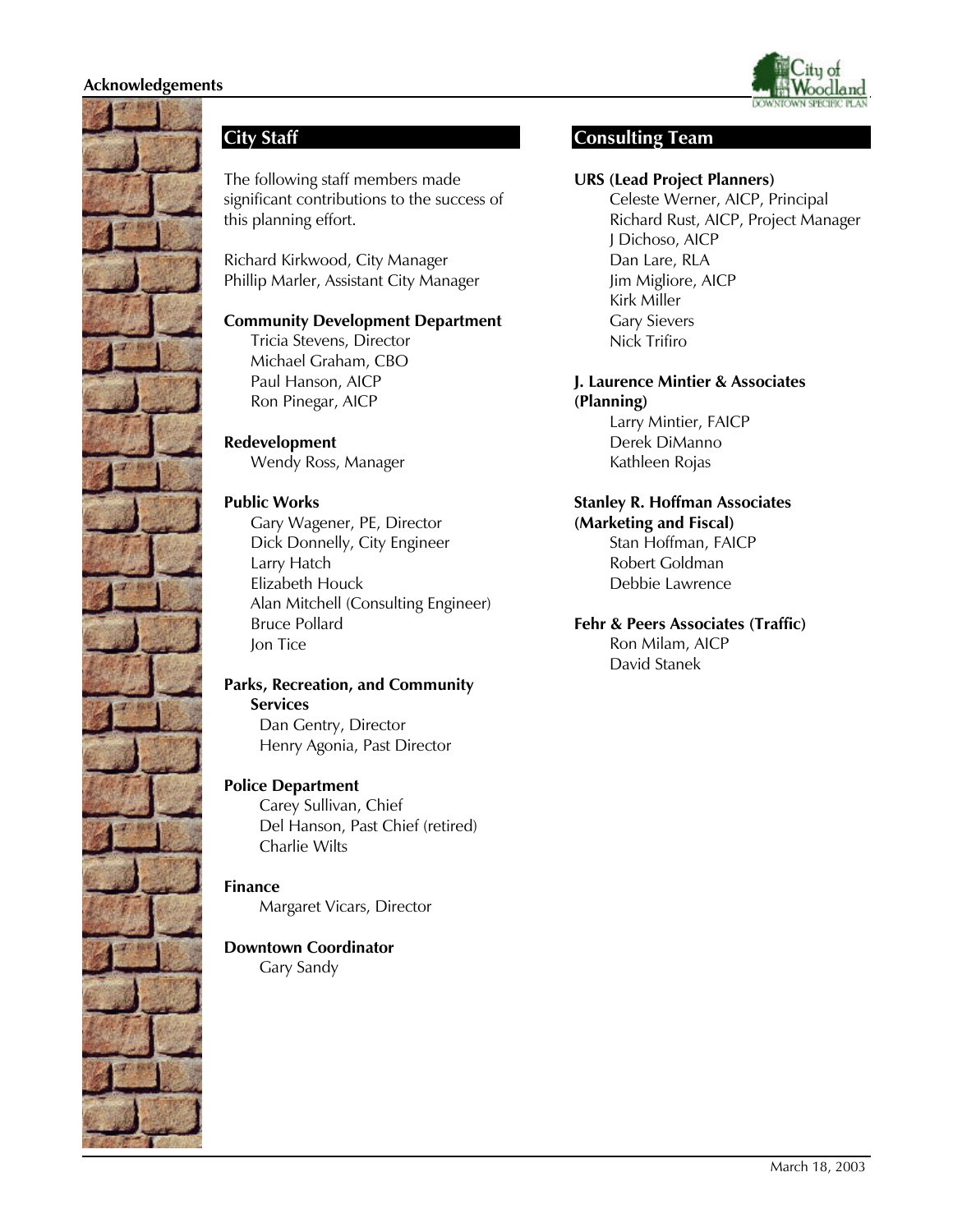#### **1. Introduction**

CORPSE COMIC THRILLER

MAY 24 - JUNE 16<br>STEPHEN SONDHEIM'S **ASSASSINS** JUNE 28 - JULY

**AND OPERA HOUSE** 

| 1.1 |                                       |
|-----|---------------------------------------|
| 1.2 | Background 1-3                        |
| 1.3 | Planning Area1-3                      |
|     | Gateway Revitalization Master Plan    |
|     |                                       |
| 1.4 | Specific Plan Purpose1-7              |
|     |                                       |
|     | The Specific Plan as a Policy         |
|     | and Regulatory Document1-7            |
|     | Required Components of a              |
|     | Specific Plan1-7                      |
| 1.5 | Public Participation1-8               |
| 1.6 | <b>Guiding Principles  1-9</b>        |
|     | Description of "Plan Concepts"  1-9   |
|     | Economic Viability1-9                 |
|     | Physical Environment 1-9              |
|     | Accommodating Pedestrians1-10         |
|     | Public Transportation System1-10      |
|     |                                       |
|     | Bicycle Accessibility1-11             |
|     | Automobile Accessibility1-11          |
|     | Historic Preservation 1-11            |
|     | Landmarks 1-11                        |
|     | Community Life 1-11                   |
| 1.7 | <b>Specific Plan Organization1-12</b> |

#### **2. Planning Context**

| 2.1     |                            |  |
|---------|----------------------------|--|
| $2.2\,$ | Economic Development2-3    |  |
|         |                            |  |
|         | Overall Market Analysis2-4 |  |
|         | Economic Strengths2-5      |  |
|         | Economic Issues 2-5        |  |
|         | Market Potentials 2-5      |  |
| 2.3     |                            |  |
| 2.4     |                            |  |

# **Table of Contents**

R

**2.5 Infrastructure.............................2-9** Water .........................................2-9 Wastewater.................................2-9 Storm Drainage...........................2-9 Utilities .....................................2-10 **2.6 Environmental Resources ........2-10 2.7 Policy Framework ....................2-12** Land Use and Community Design ......................................2-13 Street and Roadway System.......2-14 Automobile Parking...................2-14 Transit Facilities and Services.....2-15 Non-Motorized Transportation...........................2-16 Infrastructure.............................2-17 Arts and Culture........................2-17 Historic Preservation .................2-18 Downtown Economic Development............................2-19 Tourism.....................................2-20

#### **3. Land Use and Development**

|  |  |  |  | 3.1 Existing Land Use3-1 |  |
|--|--|--|--|--------------------------|--|
|--|--|--|--|--------------------------|--|

**3.2 Planning Districts ......................3-2**

#### **4. Circulation**

| Vehicular Circulation 4-1   |  |
|-----------------------------|--|
|                             |  |
| Pedestrian Circulation  4-7 |  |
|                             |  |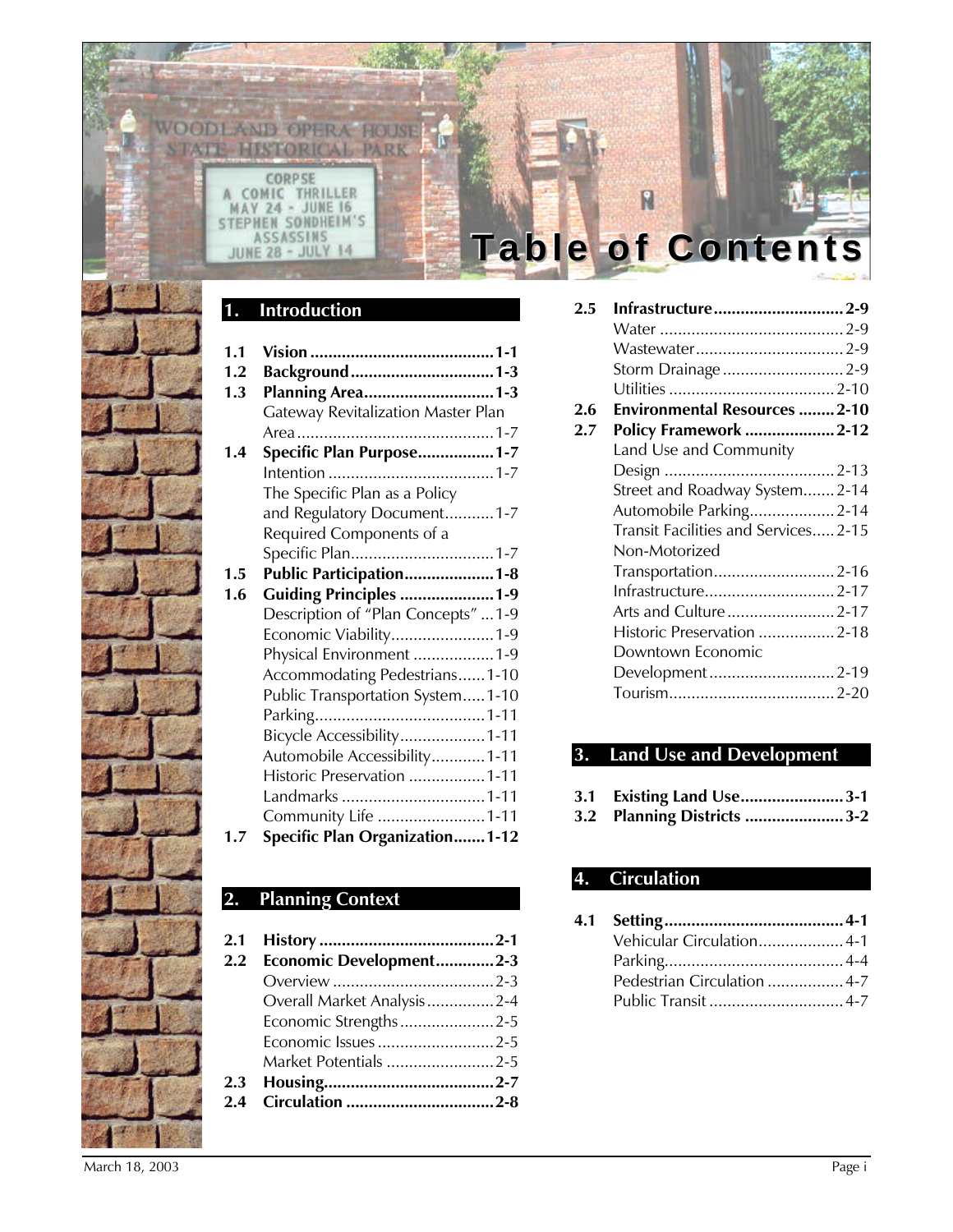#### **Table of Contents**





#### **5. Infrastructure**

| Storm Drainage5-5                      |
|----------------------------------------|
|                                        |
| Fire Protection5-6                     |
| Public Utilities5-6                    |
| Information Technology 5-7             |
| Infrastructure Policies5-7             |
| <b>Planned Facilities and Needs5-7</b> |
|                                        |
|                                        |
|                                        |
|                                        |
| Storm Drainage 5-8                     |
|                                        |
|                                        |
|                                        |

## **6. Design Guidelines**

|     | Guideline Objectives6-1       |  |
|-----|-------------------------------|--|
|     | Use of These Guidelines6-1    |  |
| 6.1 |                               |  |
|     | Regulatory Setting 6-2        |  |
|     |                               |  |
| 6.2 | Principles of Design6-5       |  |
|     |                               |  |
|     |                               |  |
|     |                               |  |
|     | Texture/Pattern 6-7           |  |
|     |                               |  |
|     |                               |  |
|     |                               |  |
|     | Scale and Proportion6-8       |  |
| 6.3 |                               |  |
|     |                               |  |
|     |                               |  |
|     | Street Orientation6-10        |  |
| 6.4 | Architectural Styles 6-11     |  |
|     |                               |  |
|     |                               |  |
|     | Richardsonian Romanesque 6-11 |  |
|     | Mission Revival6-12           |  |
|     | Renaissance Revival6-12       |  |
|     |                               |  |

|      | Spanish Colonial Revival 6-12      |  |
|------|------------------------------------|--|
|      | Modern (Art Deco /                 |  |
|      | Streamlined)6-12                   |  |
|      |                                    |  |
| 6.5  | <b>Structures and Facades 6-14</b> |  |
|      |                                    |  |
|      | Building Height6-14                |  |
|      | Facade Proportion, Rhythm,         |  |
|      | and Elements  6-14                 |  |
|      | Proportion of Openings 6-15        |  |
|      | Horizontal Rhythms/Alignment of    |  |
|      | Architectural Elements 6-15        |  |
|      | Wall Articulation 6-15             |  |
|      |                                    |  |
|      | Exterior Materials  6-16           |  |
|      |                                    |  |
|      | The Upper Facade  6-20             |  |
|      |                                    |  |
| 6.6  | <b>Historic Preservation/</b>      |  |
|      |                                    |  |
|      |                                    |  |
|      | Preservation/Restoration           |  |
|      |                                    |  |
|      |                                    |  |
|      |                                    |  |
|      |                                    |  |
|      | <b>Additions To Historic</b>       |  |
|      |                                    |  |
|      | Integrity Of Materials Used In     |  |
|      | Restorations/Additions 6-24        |  |
|      |                                    |  |
| 6.7  |                                    |  |
|      |                                    |  |
|      | General Requirements/              |  |
|      |                                    |  |
|      | Signage Requirements/              |  |
|      |                                    |  |
| 6.8  |                                    |  |
|      |                                    |  |
|      | Pedestrian Walkways6-33            |  |
|      |                                    |  |
| 6.9  | Street Furniture  6-33             |  |
|      | Landscaping 6-36                   |  |
|      |                                    |  |
|      | General Landscaping                |  |
|      |                                    |  |
|      |                                    |  |
|      |                                    |  |
| 6.10 | Equipment Screening 6-39           |  |
|      |                                    |  |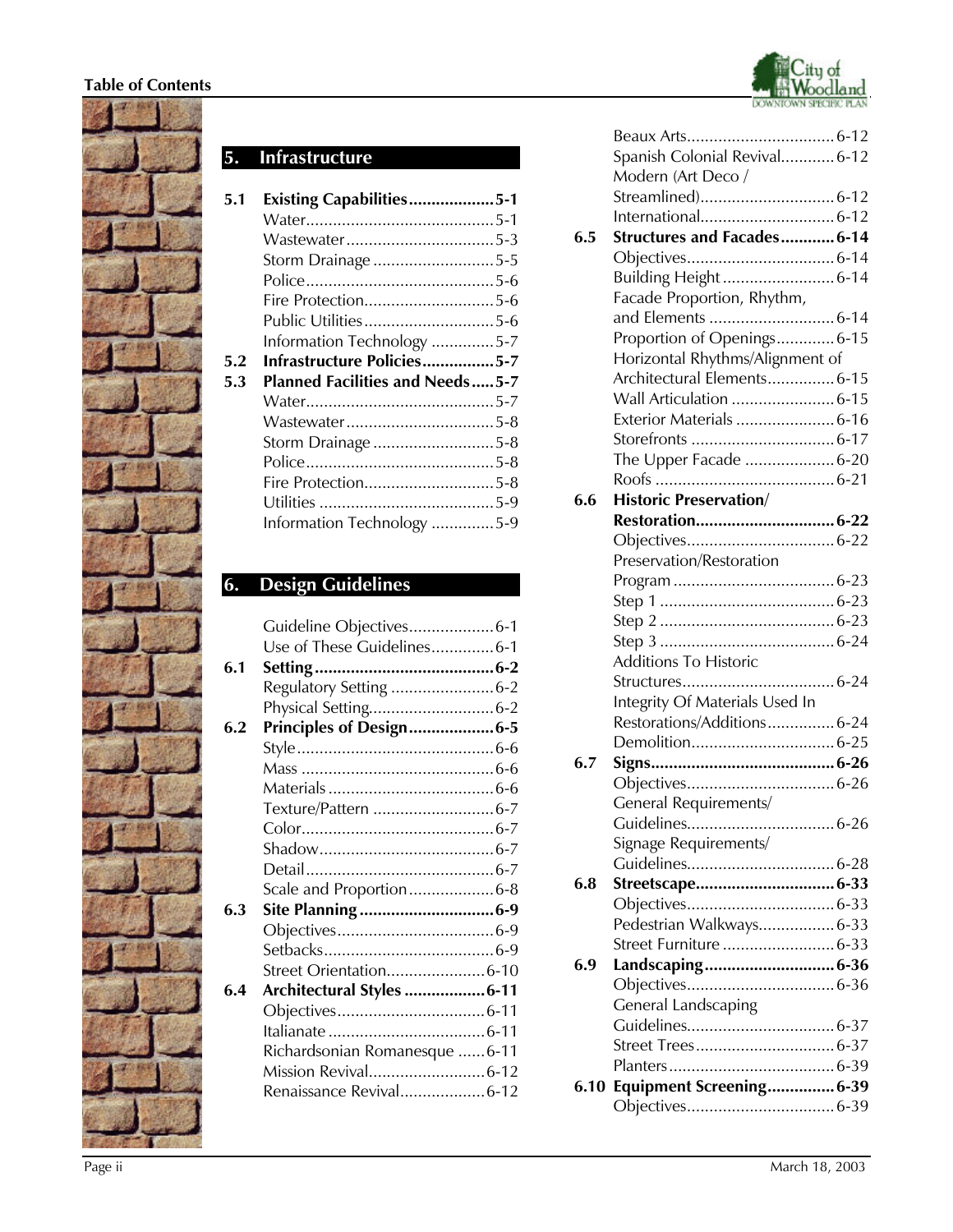

| 6.11 Parking Lots/Garages 6-40 |  |
|--------------------------------|--|
|                                |  |
| <b>General Requirements/</b>   |  |
|                                |  |
|                                |  |
|                                |  |

Design Considerations...............6-42

#### **7. Gateway Revitalization Master Plan**

| 7.1 |                            |
|-----|----------------------------|
|     | Gateway Office Park 7-1    |
|     |                            |
|     |                            |
|     |                            |
|     |                            |
|     | Multi-family Housing       |
|     | Development7-5             |
| 7.2 |                            |
| 7.3 | <b>Gateway Element 7-6</b> |

#### **8. Policies and Standards**

| 8.1 | Plan Administration 8-1                 |
|-----|-----------------------------------------|
|     | General Provisions8-1                   |
|     |                                         |
|     | Applicability of This Specific Plan 8-2 |
|     | References to Zoning Regulations 8-2    |
|     | Adoption of Amendments 8-2              |
|     | Violations and Enforcement of           |
|     | Specific Plan Regulations8-2            |
|     | Specific Plan Findings8-2               |
|     | Administrative Revisions8-3             |
|     | Specific Plan Maintenance8-3            |
| 8.2 | Specific Plan Policies 8-3              |
|     |                                         |
|     | Community Design 8-4                    |
|     |                                         |
|     | Historic Preservation 8-7               |
|     | Economic Development8-7                 |
|     | Community, Culture, and                 |
|     | Entertainment8-10                       |
|     | Infrastructure8-10                      |
|     | Administration8-10                      |
| 8.3 | Allowed Land Uses8-11                   |
|     |                                         |

#### **Table of Contents**

**8.4 Development Standards ..........8-16**

| 8.5 | <b>Performance Standards  8-17</b> |
|-----|------------------------------------|
|     | Commercial - Auto-Related  8-17    |
|     | Commercial - Retail 8-17           |
|     | Commercial - Service  8-17         |
|     | Commercial – Entertainment 8-18    |
|     | Commercial – Miscellaneous  8-18   |
|     |                                    |
|     | Institutional and Government       |
|     |                                    |
|     |                                    |
|     | Miscellaneous – General 8-20       |

#### **9. Actions**

| 9.1 |                                |
|-----|--------------------------------|
|     |                                |
|     | Woodland Marketplace9-2        |
| 9.2 |                                |
|     | Façade Improvement Program 9-2 |
|     | Sign Improvement Program  9-3  |
|     | Streetscape Improvement        |
|     |                                |
|     | Marketing Materials9-3         |
| 9.3 | Recommended Projects  9-3      |

### **10. Glossary**

#### **11. References**

| 11.1 Documents Consulted  11-1    |  |
|-----------------------------------|--|
| City of Woodland11-1              |  |
|                                   |  |
| 11.2 Personal Communications 11-2 |  |

#### **Appendices**

**Appendix A. Downtown Case Studies Appendix B. Market Study Appendix C. Fiscal Analysis Appendix D Traffic Study**